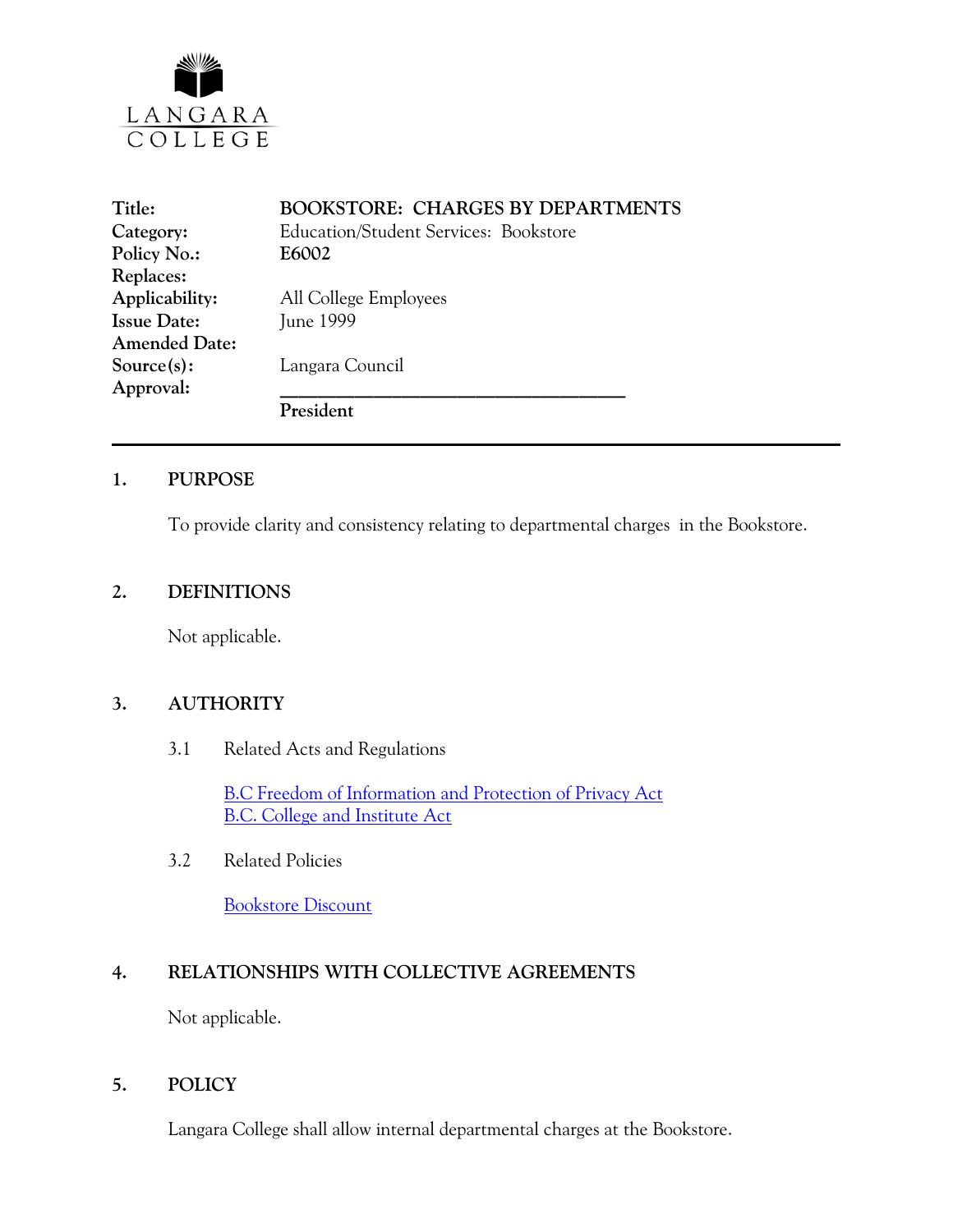### **6. GUIDELINES/STANDARDS**

Not applicable.

# **7. EXCEPTIONS**

Not applicable.

## **8. PROCEDURES**

Departments may charge bookstore stock to their departmental account following these procedures:

- 8.1 Purchases
	- 8.1.1 For small ticket items that are purchased frequently (e.g. stationery), the Budget Officer of the department concerned should sign a Desk Copy form, marked "Standing Order", which will be kept on file at the Bookstore. This Standing Order should also make clear which staff are entitled to charge items.
	- 8.1.2 Any employee wishing to charge items to their department which are in stock in the Bookstore and which are not small ticket items per 8.1.(a) above will be required to have a Desk Copy form (available in the Bookstore and mailroom) signed by the Budget Officer (e.g. Department Chair) or designate (designate name on record with the Bookstore) before the items can be charged.
	- 8.1.3 The person charging items in the Bookstore will be required to identify themselves with a Langara ID card which is valid within the calendar year and will sign and print their names on the till receipt. The Bookstore will record the name and transaction which will be kept on file.
	- 8.1.4 For details of discounts for individuals and bulk discounts, see "Bookstore [Discount"](http://www.langara.bc.ca/policies/E6001.pdf) Policy.

# **9. INQUIRIES**

For further information regarding this policy, please contact the Dean of Student and Education Support Services.